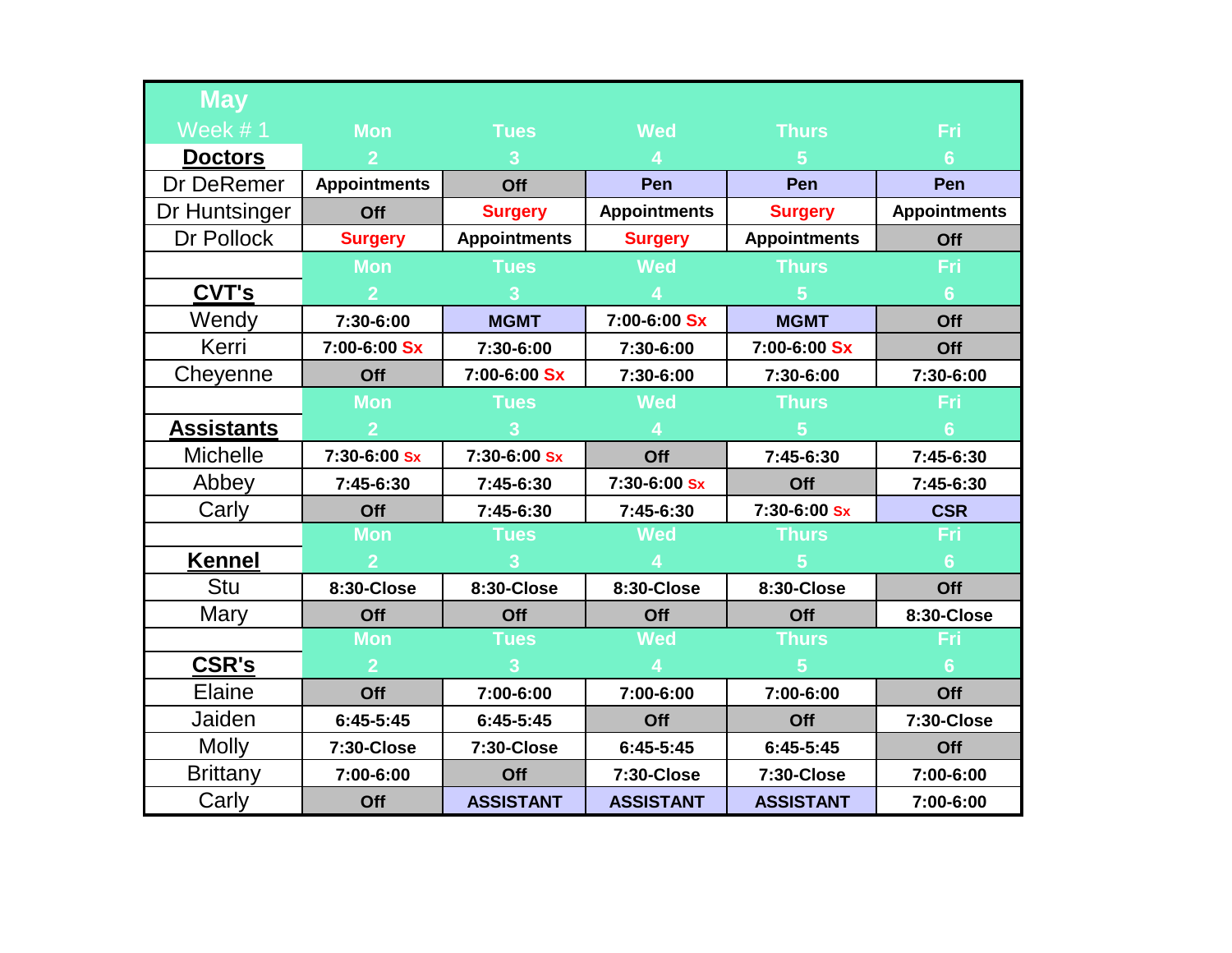| <b>MAY</b>        |                     |                     |                     |                     |                     |
|-------------------|---------------------|---------------------|---------------------|---------------------|---------------------|
| Week $# 2$        | <b>Mon</b>          | <b>Tues</b>         | <b>Wed</b>          | <b>Thurs</b>        | <b>Fri</b>          |
| <b>Doctors</b>    | 9                   | 10                  | 11                  | 12                  | 13                  |
| Dr DeRemer        | <b>Appointments</b> | Off                 | Pen                 | Pen                 | Pen                 |
| Dr Huntsinger     | <b>Surgery</b>      | <b>Appointments</b> | <b>Surgery</b>      | <b>Appointments</b> | Off                 |
| Dr Pollock        | Off                 | <b>Surgery</b>      | <b>Appointments</b> | <b>Surgery</b>      | <b>Appointments</b> |
|                   | <b>Mon</b>          | <b>Tues</b>         | <b>Wed</b>          | <b>Thurs</b>        | Fri                 |
| CVT's             | 9                   | 10                  | 11                  | 12                  | 13                  |
| Wendy             | 7:30-6:00           | <b>MGMT</b>         | 7:00-6:00 Sx        | <b>MGMT</b>         | Off                 |
| Kerri             | 7:00-6:00 Sx        | 7:30-6:00           | 7:30-6:00           | 7:00-6:00 Sx        | Off                 |
| Cheyenne          | Off                 | 7:00-6:00 Sx        | 7:30-6:00           | 7:30-6:00           | 7:30-6:00           |
|                   | <b>Mon</b>          | <b>Tues</b>         | <b>Wed</b>          | <b>Thurs</b>        | <b>Fri</b>          |
| <b>Assistants</b> | 9                   | 10                  | 11                  | 12                  | 13                  |
| <b>Michelle</b>   | 7:30-6:00 Sx        | 7:30-6:00 Sx        | Off                 | 7:45-6:30           | 7:45-6:30           |
| Abbey             | 7:45-6:30           | 7:45-6:30           | 7:30-6:00 Sx        | Off                 | 7:45-6:30           |
| Carly             | Off                 | 7:45-6:30           | 7:45-6:30           | 7:30-6:00 Sx        | R/O                 |
|                   | <b>Mon</b>          | <b>Tues</b>         | <b>Wed</b>          | <b>Thurs</b>        | Fri                 |
| <b>Kennel</b>     | 9                   | 10                  | 11                  | 12                  | 13                  |
| Stu               | 8:30-Close          | 8:30-Close          | 8:30-Close          | 8:30-Close          | Off                 |
| Mary              | Off                 | Off                 | Off                 | Off                 | 8:30-Close          |
|                   | <b>Mon</b>          | <b>Tues</b>         | <b>Wed</b>          | <b>Thurs</b>        | Fri                 |
| <b>CSR's</b>      | 9                   | 10                  | 11                  | 12                  | 13                  |
| Elaine            | Off                 | 7:00-6:00           | 7:00-6:00           | 7:00-6:00           | Off                 |
| Jaiden            | 6:45-5:45           | $6:45-5:45$         | Off                 | Off                 | <b>7:30-Close</b>   |
| <b>Molly</b>      | 7:30-Close          | 7:30-Close          | 6:45-5:45           | $6:45-5:45$         | Off                 |
| <b>Brittany</b>   | 7:00-6:00           | Off                 | 7:30-Close          | 7:30-Close          | 7:00-6:00           |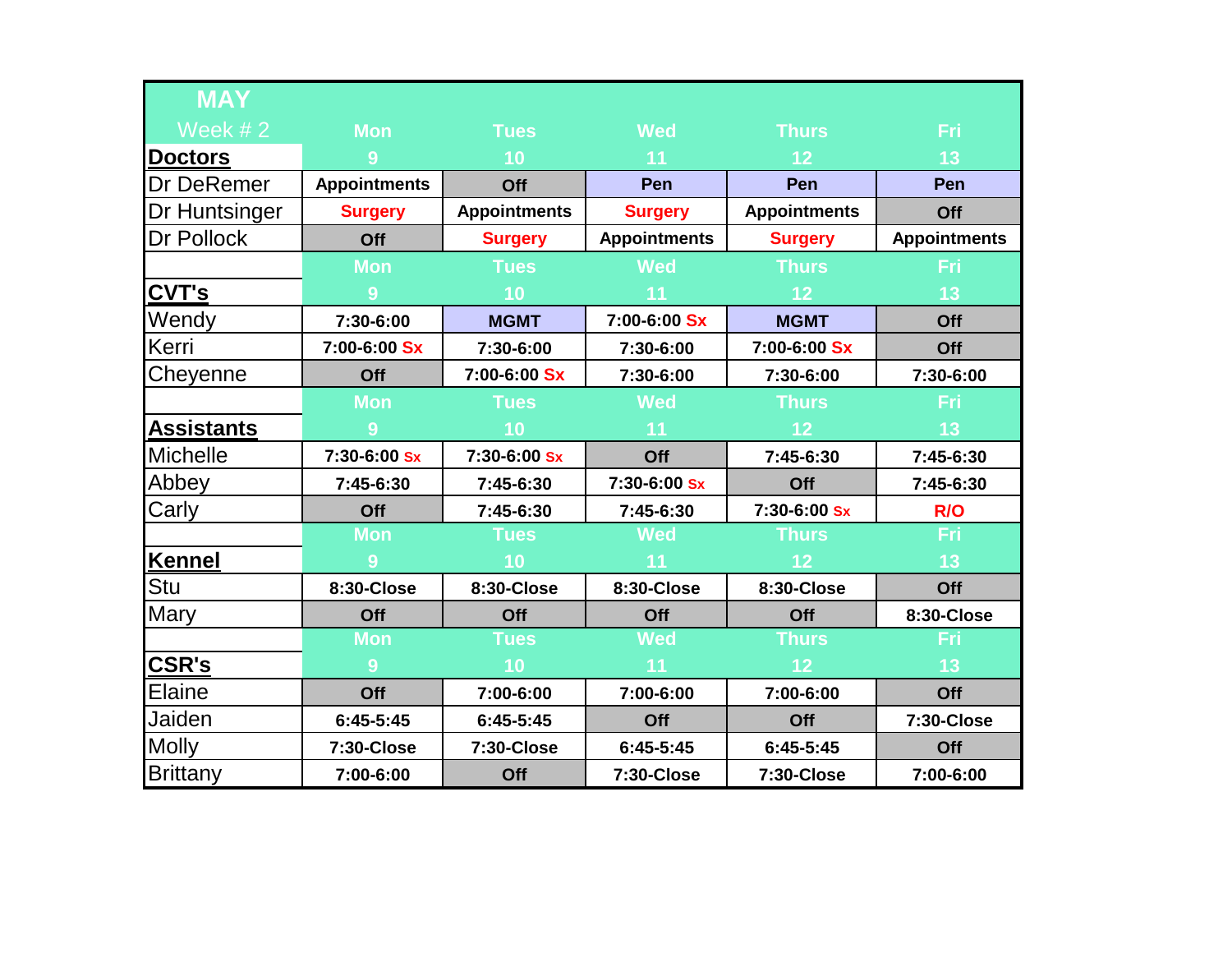| <b>MAY</b>        |                     |                     |                     |                     |                     |
|-------------------|---------------------|---------------------|---------------------|---------------------|---------------------|
| Week #3           | <b>Mon</b>          | <b>Tues</b>         | <b>Wed</b>          | <b>Thurs</b>        | Fri                 |
| <b>Doctors</b>    | 16                  | 17                  | 18                  | 19                  | 20                  |
| Dr DeRemer        | <b>Appointments</b> | Off                 | Pen                 | Pen                 | Pen                 |
| Dr Huntsinger     | Off                 | <b>Surgery</b>      | <b>Appointments</b> | <b>Surgery</b>      | <b>Surgery</b>      |
| Dr Snyder         | <b>Appointments</b> | <b>Appointments</b> | Off                 | <b>Appointments</b> | <b>Appointments</b> |
| Dr Pollock        | R/O                 | R/O                 | R/O                 | R/O                 | R/O                 |
|                   | <b>Mon</b>          | <b>Tues</b>         | <b>Wed</b>          | <b>Thurs</b>        | Fri                 |
| CVT's             | 16                  | 17                  | 18                  | 19                  | 20                  |
| Wendy             | 7:30-6:00           | <b>MGMT</b>         | 7:45-6:30           | <b>MGMT</b>         | Off                 |
| Kerri             | 7:30-6:00           | 7:30-6:00           | Off                 | 7:00-6:00 Sx        | 7:00-6:00 Sx        |
| Cheyenne          | Off                 | 7:00-6:00 Sx        | 7:30-6:00           | 7:30-6:00           | 7:30-6:00           |
|                   | <b>Mon</b>          | <b>Tues</b>         | <b>Wed</b>          | <b>Thurs</b>        | Fri                 |
| <b>Assistants</b> | 16                  | 17                  | 18                  | 19                  | 20                  |
| <b>Michelle</b>   | 7:45-6:30           | 7:30-6:00 Sx        | Off                 | 7:45-6:30           | 7:30-6:00 Sx        |
| Abbey             | 7:45-6:30           | 7:45-6:30           | 7:45-6:30           | Off                 | <b>CSR</b>          |
| Carly             | 7:45-6:30           | 7:45-6:30           | Off                 | 7:30-6:00 Sx        | 7:45-6:30           |
|                   | <b>Mon</b>          | <b>Tues</b>         | <b>Wed</b>          | <b>Thurs</b>        | <b>Fri</b>          |
| <b>Kennel</b>     | 16                  | 17                  | 18                  | 19                  | 20                  |
| Stu               | Off                 | 8:30-Close          | 8:30-Close          | 8:30-Close          | 8:30-Close          |
| Mary              | 8:30-Close          | Off                 | Off                 | Off                 | Off                 |
|                   | <b>Mon</b>          | <b>Tues</b>         | <b>Wed</b>          | <b>Thurs</b>        | Fri                 |
| <b>CSR's</b>      | 16                  | 17                  | 18                  | 19                  | 20                  |
| Elaine            | Off                 | 7:00-6:00           | 7:00-6:00           | 7:00-6:00           | Off                 |
| Jaiden            | $6:45-5:45$         | $6:45-5:45$         | Off                 | Off                 | 7:30-Close          |
| <b>Molly</b>      | 7:30-Close          | 7:30-Close          | $6:45-5:45$         | $6:45-5:45$         | Off                 |
| <b>Brittany</b>   | 7:00-6:00           | Off                 | 7:30-Close          | 7:30-Close          | 7:00-6:00           |
| Abbey             | <b>ASSISTANT</b>    | <b>ASSISTANT</b>    | <b>ASSISTANT</b>    | Off                 | 7:00-6:00           |